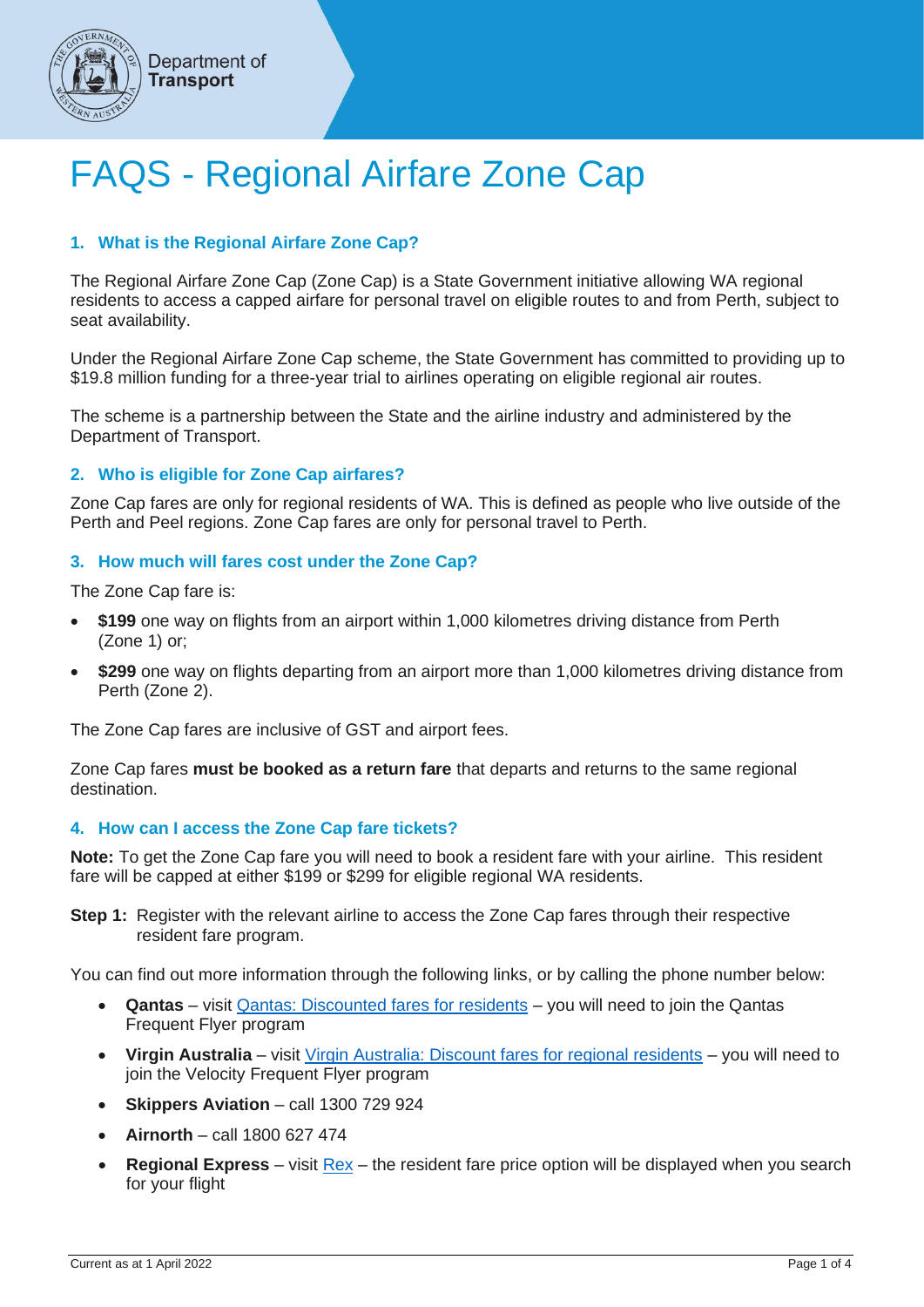- **Step 2**: Log into the airline's resident fare portal or call them using the details above, to access a Zone Cap fare. The Zone Cap fare must be booked on a return basis.
- **Step 3:** Once you have your Zone Cap fare ticket, travel as you usually would. There is nothing else that you have do to in respect of your Zone Cap fare after you have flown.

# **5. What locations are covered under the Regional Airfare Zone Cap?**

The Zone Cap fare is available on all regional air routes directly operating to Perth, along with a few locations that don't have a non-stop air route to Perth but have a stopover on the way (for example Perth-Laverton-Leonora). The eligible locations are listed in the table below.

| <b>Airport</b>       | <b>Airline</b>           | <b>One-way cap price</b><br>(inclusive of GST and<br>airport fees) |
|----------------------|--------------------------|--------------------------------------------------------------------|
| Albany               | Rex                      | \$199                                                              |
| <b>Broome</b>        | Qantas & Virgin          | \$299                                                              |
| Carnarvon*           | Rex                      | \$199                                                              |
| Esperance            | Rex                      | \$199                                                              |
| Exmouth (Learmonth)  | Qantas                   | \$299                                                              |
| Geraldton            | Qantas                   | \$199                                                              |
| Kalgoorlie           | Qantas & Virgin          | \$199                                                              |
| Karratha             | Qantas & Virgin          | \$299                                                              |
| Kununurra            | Airnorth & Virgin        | \$299                                                              |
| Laverton*            | <b>Skippers Aviation</b> | \$199                                                              |
| Leonora*             | <b>Skippers Aviation</b> | \$199                                                              |
| Meekatharra*         | <b>Skippers Aviation</b> | \$199                                                              |
| Monkey Mia (Denham)* | Rex                      | \$199                                                              |
| Mount Magnet*        | <b>Skippers Aviation</b> | \$199                                                              |
| Newman               | Qantas & Virgin          | \$299                                                              |
| Paraburdoo           | Qantas                   | \$299                                                              |
| Port Hedland         | Qantas & Virgin          | \$299                                                              |
| Wiluna*              | <b>Skippers Aviation</b> | \$199                                                              |

*\* Air services on these routes may not be direct to Perth, however they are regulated air routes and still eligible for the Zone Cap fare.*

Zone Cap fares only apply on direct or triangulated flights to Perth and return.

The Zone Cap fares are not available for connecting flights booked as separate tickets.

For example, a passenger flying from Derby to Perth via Broome, using one ticket on the Derby-Broome flight and a second ticket on the Broome-Perth-Broome return flight would only be able to access the Zone Cap fare for the Broome-Perth-Broome trip but will have to pay a separate airfare for the Derby-Broome journey.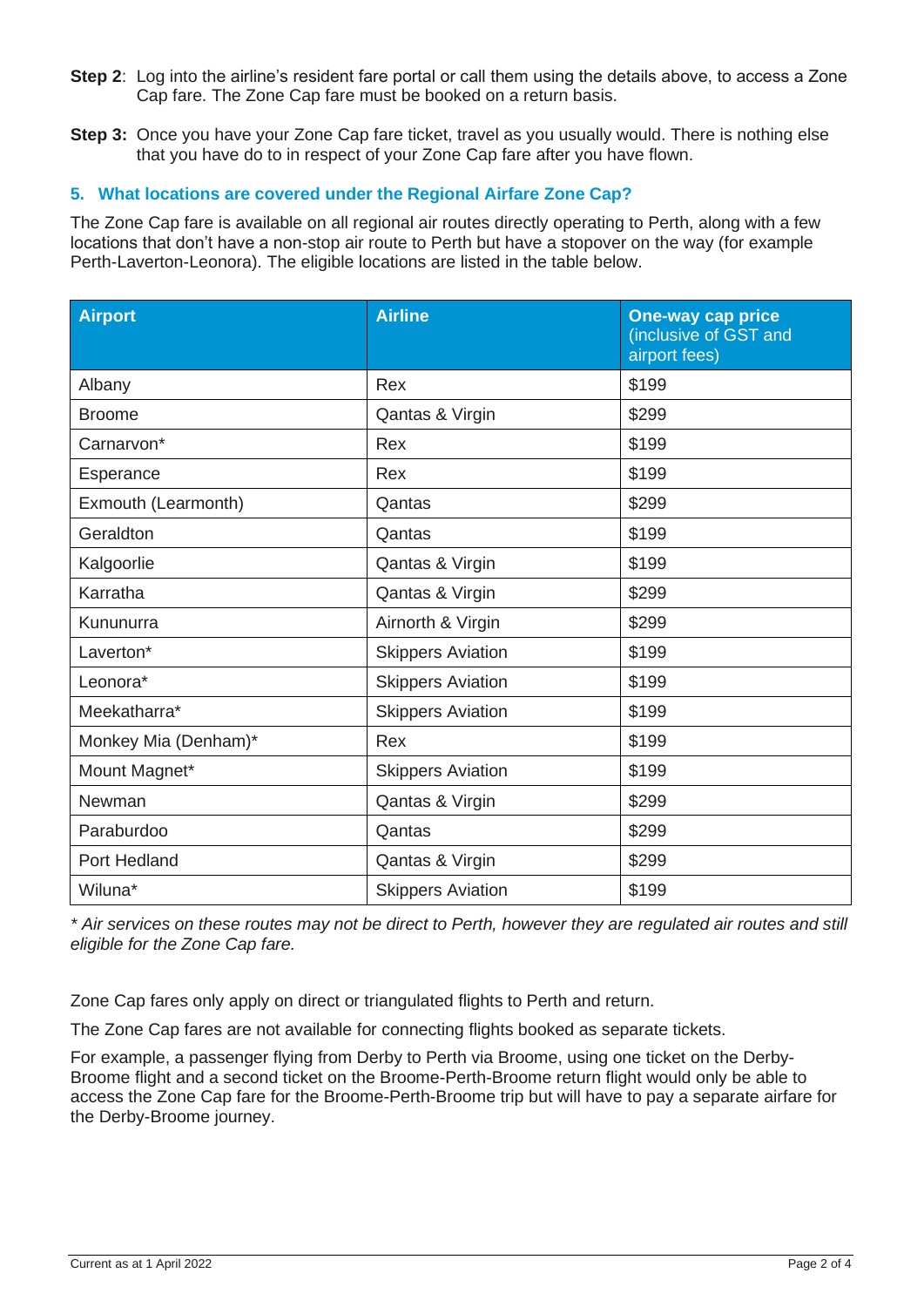# **6. Are there any additional or hidden costs under the Zone Cap?**

Optional extras, such as excess baggage, credit card booking fees, and in-flight meals or entertainment, may attract additional charges which may vary depending on the airline.

Currently all resident fares include a checked and carry-on baggage allowance, but you should confirm this with your airline, as baggage allowances are not a determined by the Zone Cap fares.

Passengers can make at least one flight change free of charge when travelling on a Zone Cap fare. Additional flight changes may attract additional charges which can vary from airline to airline.

#### **7. What if I find a cheaper fare than the Zone Cap, can I still take advantage of sale fares?**

Yes, you can still book a sale fare that is lower than the Zone Cap fare and is available.

It is recommended that you first try the airline's regular website, call centre or a travel agent, as there may be a fare lower than the zone cap fare. If there isn't, you can use the airline's resident fare portal or call centre to book a zone cap fare

The Zone Cap fare works to reduce the *maximum* cost of airfares for residents. It is a cap.

Airlines will continue to offer promotional, community and other special (sale) fares that would be cheaper than the Zone Cap fare.

#### **8. What are the booking conditions for the Zone Cap fare?**

The Zone Cap fares must be booked on a return basis.

The specific terms and conditions of an airline's Zone Cap fare vary between airlines.

For example, the number of resident fares you can purchase per year or the number of flight changes you can make free of charge may vary depending on the airline.

Some resident fares are non-refundable. Please check with the airline before booking your flight.

#### **9. What constitutes a resident, what are the criteria?**

A regional resident is defined as someone who lives outside of the Perth metropolitan and Peel regions.

You will also be required to tick a declaration during the booking process stating that you are eligible for a Zone Cap fare.

#### **10. Will I only be eligible for the Zone Cap fare on flights from my closest regional airport, or can I access the fare on a return flight to Perth from any regional airport as a regional resident?**

The Zone Cap is designed so regional residents travel from their nearest airport; however, some exceptions will apply for those living in between two airports.

For example, a Leonora resident will qualify for the Zone Cap fare when flying from Leonora or Kalgoorlie to Perth. Fitzroy Crossing residents will be able to purchase Zone Cap fare tickets from Broome or Kununurra to Perth.

#### **11. Can I book a one-way fare?**

No. Regional residents must book a return flight to access the Zone Cap fares, with travel originating from a regional destination to Perth and back to the same regional destination.

If you plan to travel only one-way by air, you will need to buy a one-way fare.